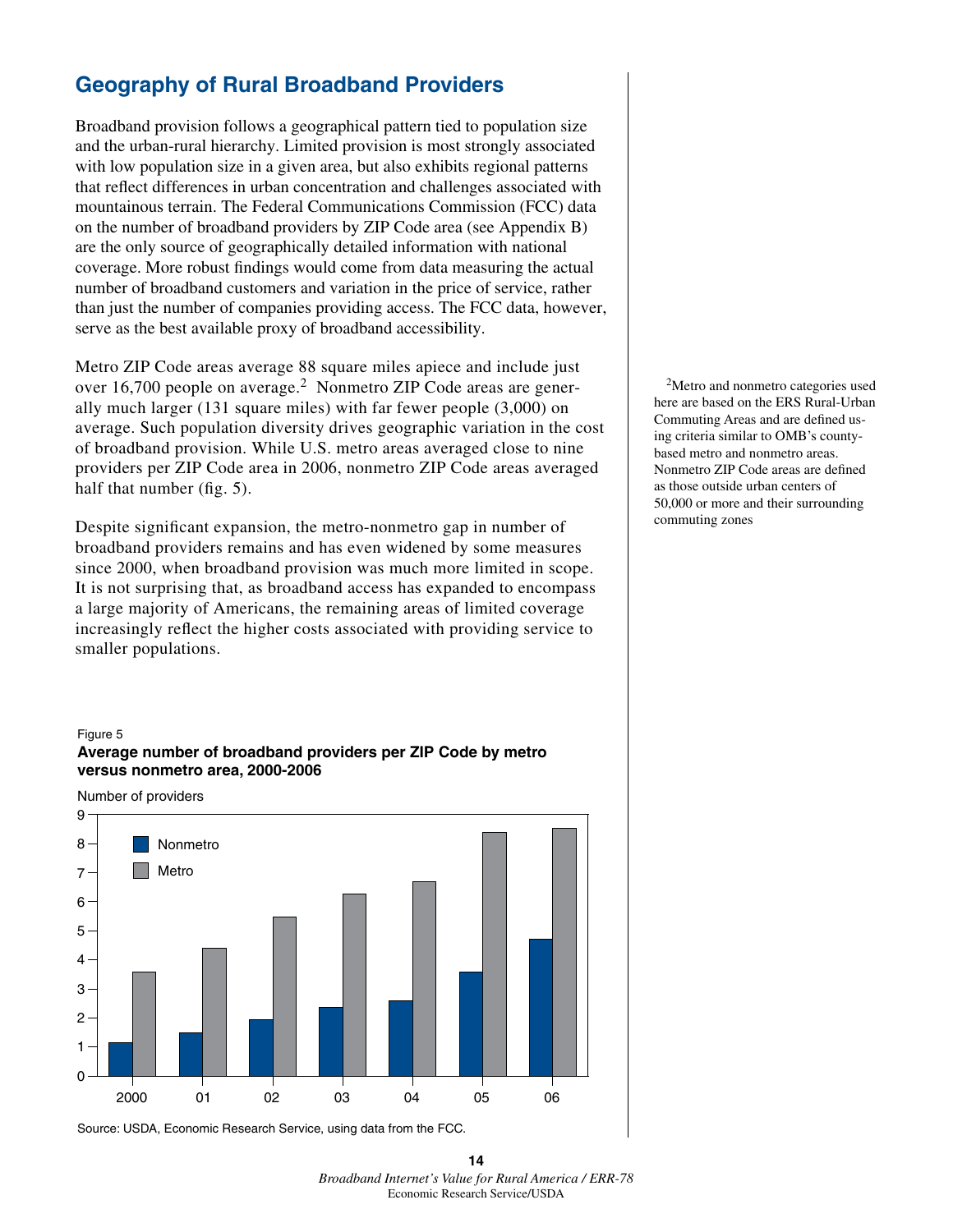## **The Economics of Broadband Delivery**

The main economic principles underlying the diffusion and adoption of communication services across rural-urban space are twofold: companies invest where they earn the highest returns and households adopt if they can afford these services and either need or desire them (Davies, 1979; Rogers, 1995). The adoption and use of communication and information services, therefore, are not uniform across the country or among income groups.

Here we are interested in differences between rural and urban areas or, in Federal policy terminology, between high-cost and low-cost areas. Residents in rural areas have always faced higher costs for telecommunication services than those in urban areas and, at least for the foreseeable future, will continue to do so. Economies of scale for the current technology set are at the core of why they face higher costs (Stenberg, 2004).

Rural areas are characterized by low population density. With fewer people in any geographic space, the per capita costs of providing telecommunication services rise. Fewer customers share in the cost of the central office switches, loop maintenance, and other common components of the local telecommunication system.

Rural areas also have few large businesses or government operations. In the United States, private business and government use of telecommunication services has indirectly subsidized household use. In practice, this has meant that urban telecommunications service providers often charge higher rates to their business customers and lower rates to household customers than they would in a perfectly competitive market for telecommunication services (Egan, 1996). Rural telecommunications companies often do not have this luxury.

Rural telecommunications service providers must spend more per customer for maintenance and repair crews than urban providers. Rural maintenance and repair crews, especially those providing services in very remote regions, cover a larger territory than urban crews, resulting in more overtime, more travel expenditures, and all the other resultant expenditures that crews face when they are not near their home base (National Telephone Cooperative Association, 2000). Rural providers also need more resources per customer than urban telecommunications service providers, including duplicate facilities and backup equipment, to ensure network reliability (Egan, 1996).

Clusters of lower service provision in 2006 highlight clearly discernable regional patterns (fig. 6). The northern Great Plains, eastern Oregon, and northeastern New Mexico are sparsely populated. The Missouri-Iowa border area has experienced persistent population loss and an aging population. An extensive area of low service is evident in West Virginia and eastern Kentucky, but extends from Tennessee through upstate New York. This mountainous terrain, divided by innumerable ridges and narrow valleys, impedes broadband service provision to its widely dispersed, rural and small-town population. Though topography creates similar challenges in the West, people living there tend to concentrate more in towns and small cities, making broadband service less expensive to provide to each household.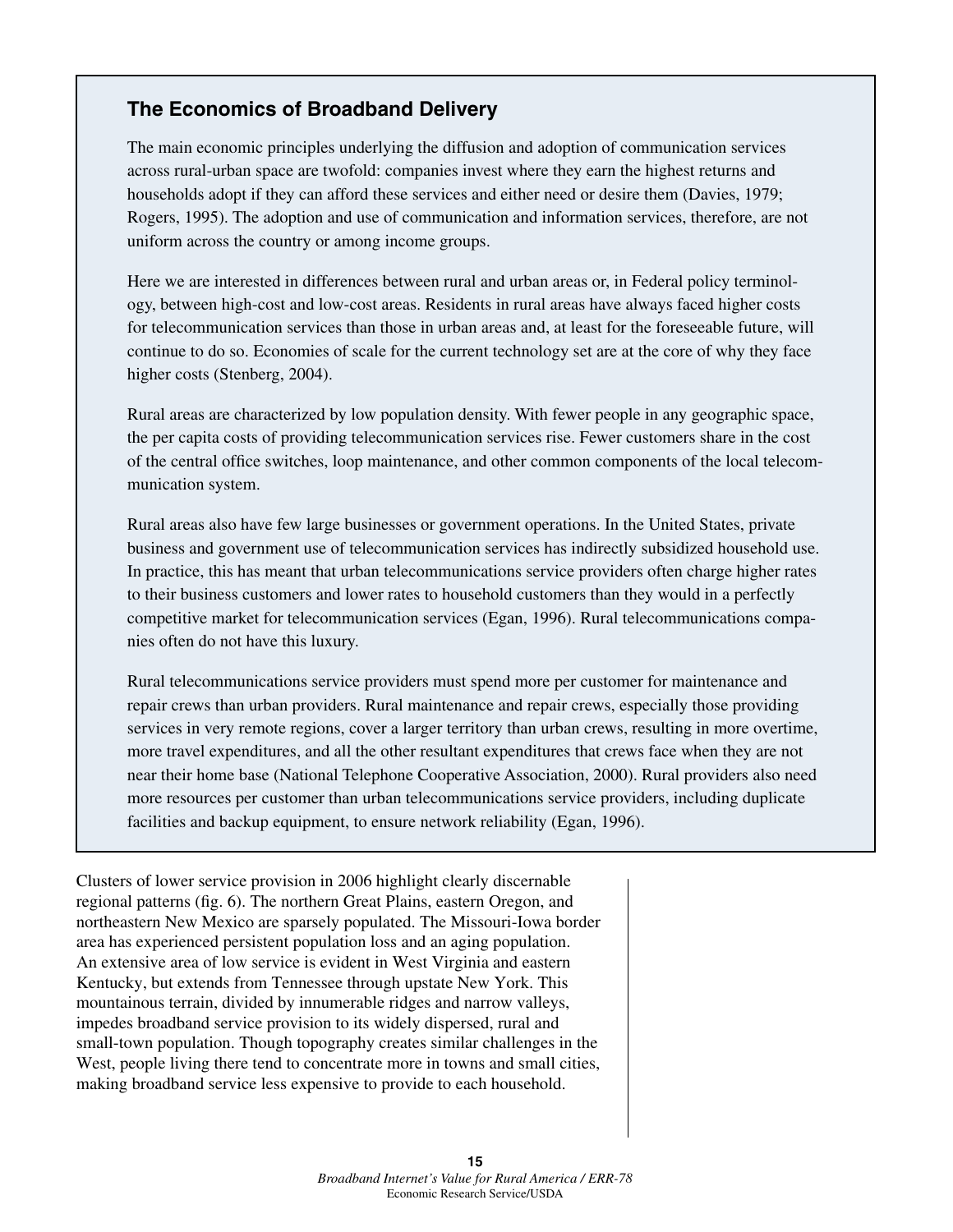Figure 6 Number of broadband providers, 2006



Source: USDA, Economic Research Service, using data from the FCC.

Access to services of any kind—hospitals, grocery stores, public transportation, Internet—is strongly related to overall population size, the degree to which population is concentrated in urban centers, and the population of neighboring areas. In the case of broadband service, as measured by the FCC data, population size is the predominant explanatory feature. For all ZIP Code areas nationally, the very strong (0.6, or 60 percent) correlation between population size and service provision in 2000 increased to 0.75 by 2006 (fig. 7). Thus, low-service areas that remain, though far fewer, are more likely to be in sparsely settled territory throughout nonmetro America.

Within nonmetro areas, population size is the strongest predictor of where broadband access is likely to be available. Other dimensions of nonmetro population distribution, however, strongly correlate as well, especially the degree of population concentration as measured by percent urban (fig. 8). Correlation between broadband provision and the relative size of neighboring ZIP Code areas weakened from 2000 to 2006, as broadband provision increased.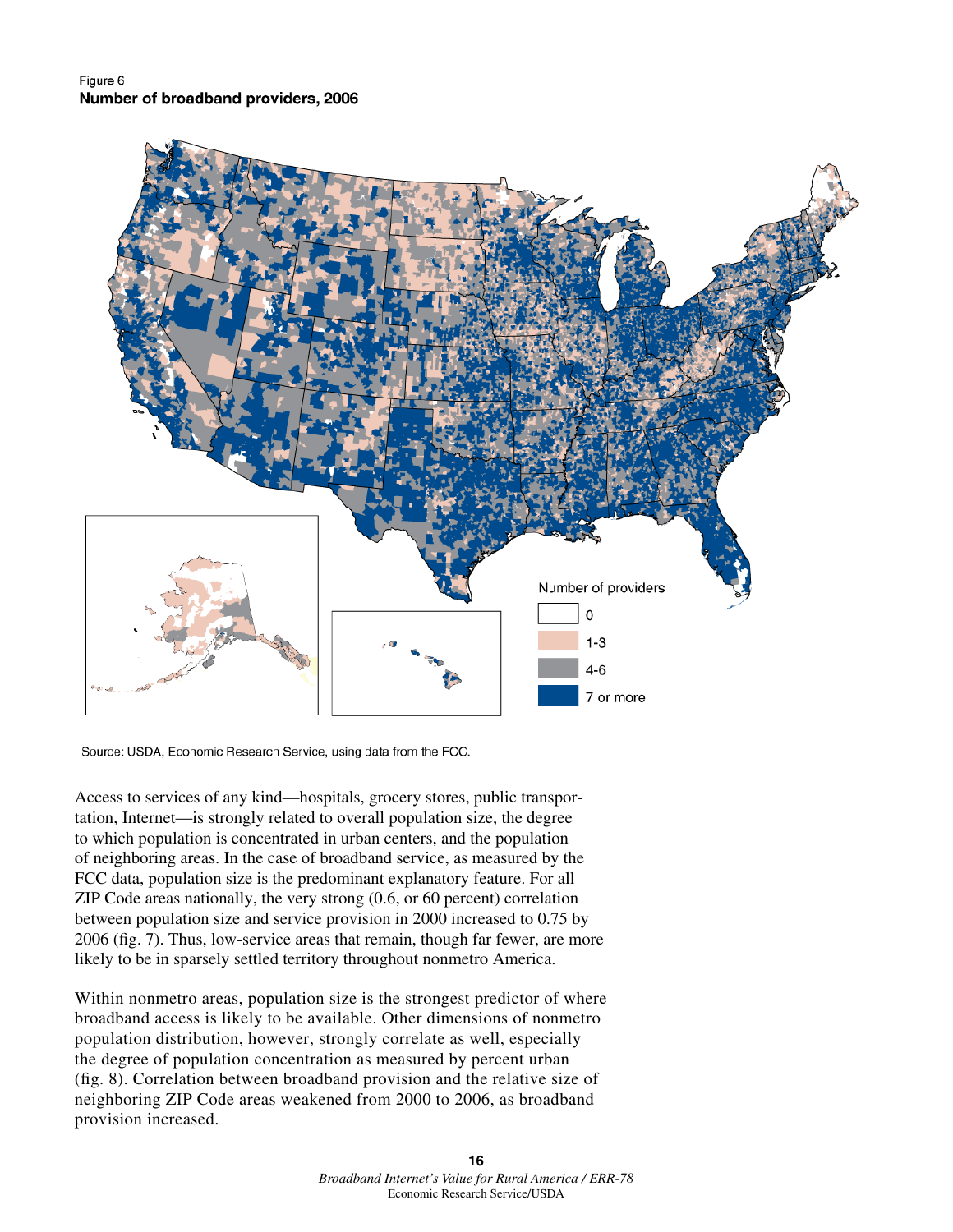#### Figure 7 **Strength of relationship between number of broadband providers and population size, 2000-2006**



Source: USDA, Economic Research Service, using data from the FCC.

#### Figure 8

### **Strength of relationship between number of broadband providers in nonmetro ZIP Code areas and three population measures, 2000-2006**

Correlation coefficient



Results of a regression analysis conform to expectations regarding the geography of broadband provision driven by relative costs per capita (for a description of the ordinary least squares model, see Appendix C). In combination, the three population-based measures explained 63 percent of variation in broadband availability. Population size contributed the largest effect, but percent urban and size of nearby populations also were significantly related to broadband provision in 2006.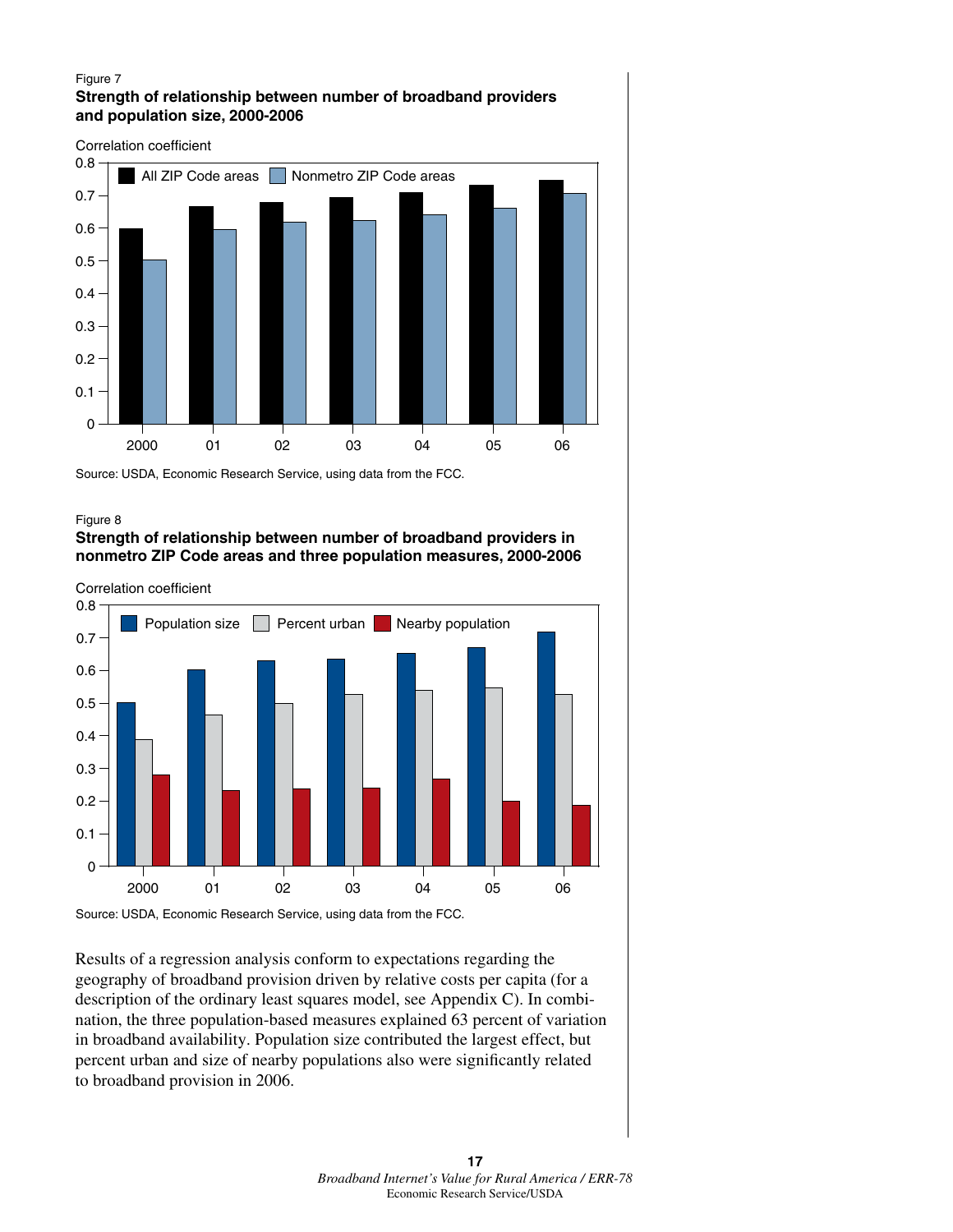Additional insights may be gained by examining where the number of broadband providers is higher or lower than expected, once these very strong and universal population effects are taken into account. This is accomplished by mapping the residuals from our regression model for 2006 (see Appendix C for an explanation of the model and the variables used). Residuals are measured for each ZIP Code area as the difference between the actual number of providers in that area and the number of providers predicted by the model, based on the area's population size, urban concentration, and proximity to nearby population centers. In the West, higher-than-expected service occurs in the most sparsely populated sections (fig. 9). In Nebraska and Kansas, including the more densely settled eastern parts, broadband provision is higher than expected, compared with most neighboring States. Vermont similarly stands out among New England States.

#### Figure 9





Note: The map shows residual regression values. The highest and lowest categories are greater than one standard deviation above and below the mean residual value of zero. Areas of moderate difference fall between one-quarter and one standard deviation above and below the mean. Areas with the expected number of providers are within one-quarter standard deviation above or below the mean.

Source: USDA, Economic Research Service, using data from the FCC.